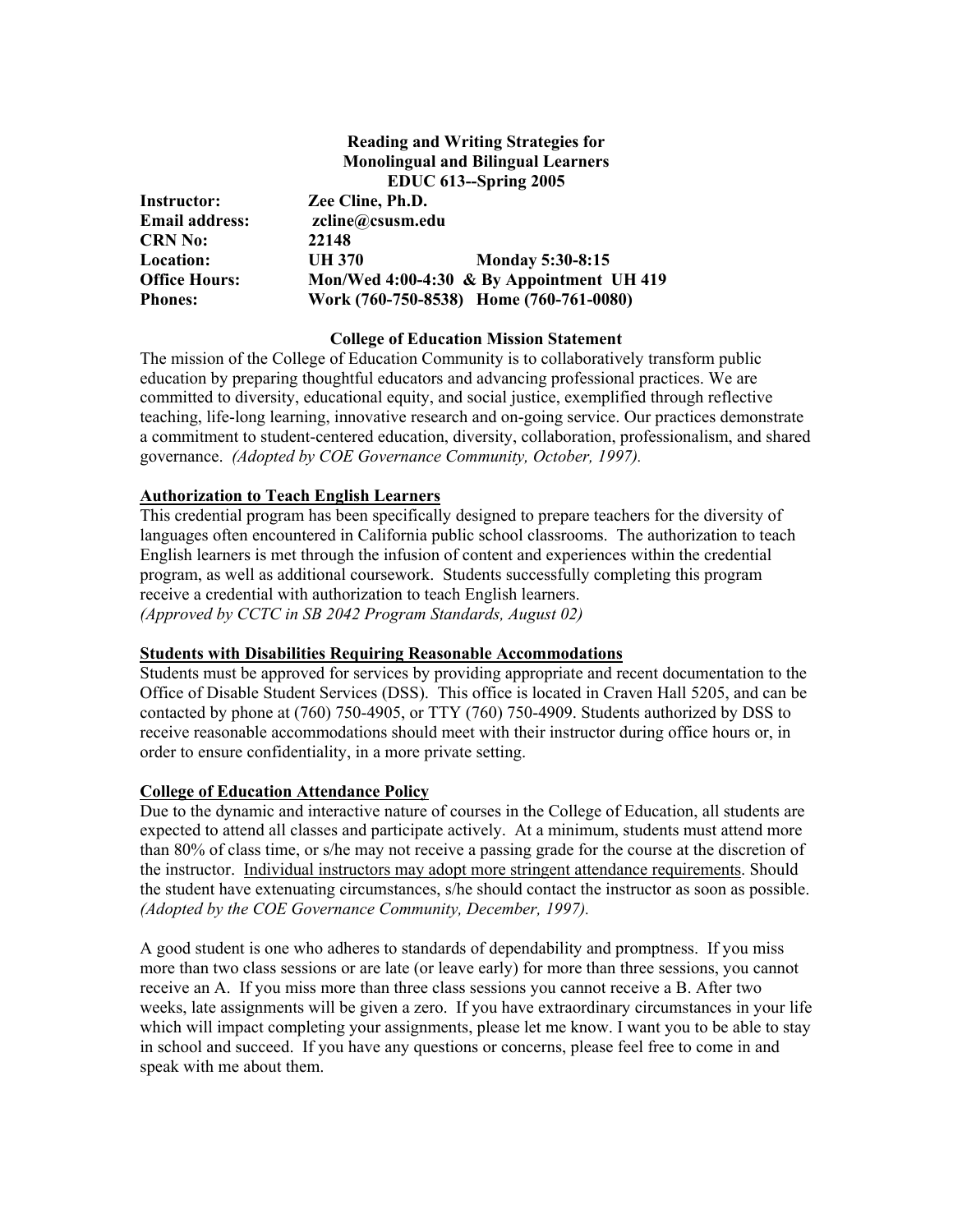# **COURSE DESCRIPTION**

This course focuses on the examination of the theory, research and practices that affect reading and writing for monolingual and bilingual students. Based on current theory, practices, and researched-based skills and knowledge about instructional strategies, the following elements of a balanced reading program are covered in this course:

- The development of instructional strategies, aligned with ongoing formal and informal assessment, that meet the needs of all students—proficient readers and writers, struggling students, English language learners, etc.
- A review of the structure of the English language and how reading and writing acquisition are affected by phonology, morphology, syntax, and semantics; second language acquisition; models of bilingual education; relationships among language, spelling, reading, and writing; and psychological and sociolinguistic aspects of reading and writing. Including transfer strategies from primary language reading skills into English language reading skills and how second language learners develop literacy in culturally appropriate contexts.
- The development of fluent reading in students at all grade levels, including speakers of English and English language learners.
- Reading comprehension strategies (e.g., text analysis, thinking and study strategies, and independent reading of high quality books), including foundational skills in academic language, background knowledge, concept formation, and vocabulary development.

# **California Commission on Teacher Credentialing Standards**

This course has been aligned with the Standards of Program Quality and Effectiveness for the Reading Certificate and Reading Specialist Credential (1998) as approved by the California Commission on Teacher Credentialing. These standards have been integrated thematically throughout the courses offered by the Literacy Program in the College of Education. Particularly, this course addresses the following standards: Developing Fluent Reading; Comprehension and Study Strategies; and Preparation for Meeting and Reading and Writing Needs of All Students.

# **COURSE REQUIREMENTS**

# **Required Texts**

Routman, Regie. (2003). Reading Essentials

Eschevarria, Vogt, Short (2004). Making Content Comprehensible for ELL: The SIOP Model, 2nd Edition.

Au, Carroll, Scheu (1997). Balanced Literacy Instruction: A Teacher's Resource Book

### **Grading Policy**

All students are expected to participate in class activities and demonstrate reflective learning. It is important that students are well prepared for course sessions by completing the readings and assignments scheduled before the class meeting. Unless otherwise negotiated with the instructor, all assignments are to be handed in on the due date. Assignments not handed in on due date will lose 10 % of earned credit per day. Assignments should be typed and double-spaced. The following grading scale will be used:

| $A(93-100)$   | $B+ (87-89)$  | $C+ (77-79)$ | $D+(67-69)$  |
|---------------|---------------|--------------|--------------|
| $A - (90-92)$ | B (83-86)     | C $(73-76)$  | D $(63-67)$  |
|               | $B - (80-82)$ | $C-$ (70-72) | D- $(60-62)$ |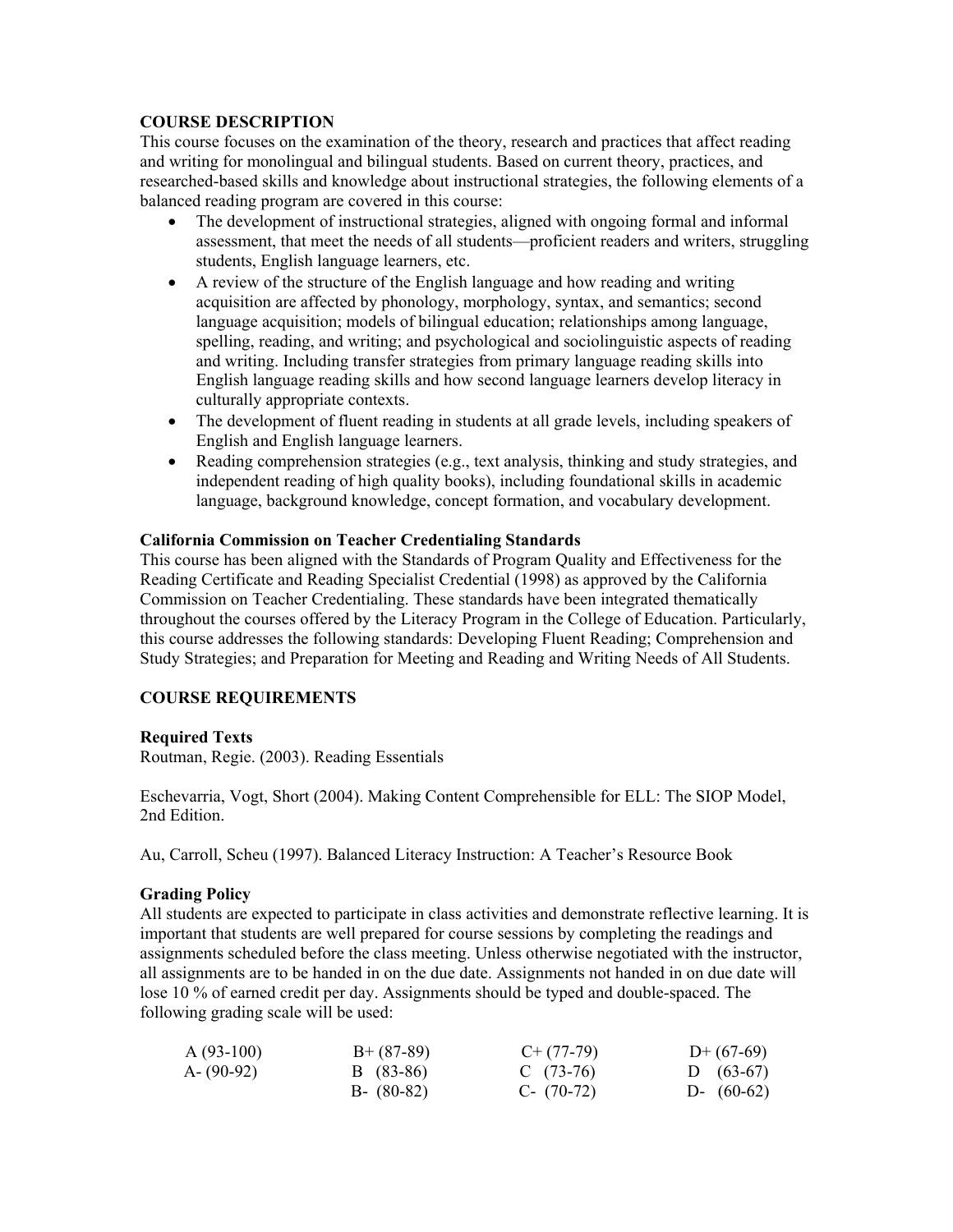### **Assessment:**

Final grades will be based upon the student's ability to demonstrate knowledge in the area of literacy development as it applies across the curriculum. Participation in all course activities is a CORE expectation. Grades will be based upon the following points:

| Text analysis                                      | $25$ pts |
|----------------------------------------------------|----------|
| Reading Intervention Plan                          | 25 pts   |
| Strategy lesson presentation or Attendance at Conf | $25$ pts |
| Latino summit/API analysis                         | 25 pts   |

### **ASSIGNMENTS**

# **Text Analysis (25 pts)**

You will prepare a 5 page paper that includes:

- A brief introduction to your classroom and language arts curriculum (specify your grade level.). Identify the types of text structures that you are currently using in your classroom. List the types of texts (e.g., picture books, traditional literature, textbooks, informational books, fiction, biographies, poetry, commercial reading programs, computer programs, classroom writings – science reports, charts, posters, etc.) currently used in your classroom. Include 2 examples of each type.
- A discussion on how the features and structure of these texts can support reading and writing fluency, reading comprehension, content learning, and learning about text structure? What are the implications of using a variety of texts (refer to course readings and/or additional references). In other words, how do the texts present in your classroom library support reading and writing fluency, reading comprehension, vocabulary development and content learning, as well as serve as writing models.
- Identify types of text you are not currently using in your classroom, reflect on literacy learning implications, and brainstorm ideas on how you can start to include them in your curriculum.

### **Strategy Presentation or Attendance at Seminar/conf/workshop (25 points)**

### **Strategy Presentation**

You will prepare a presentation for whole class and a paper of 1 to 2 pages. The presentation will include:

- A brief overview of the strategy that you choose to implement with your students (tie this to a theoretical and research base)
- A description of how you implemented the strategy (includes a brief demonstration)
- Examples of student work and discussion of your assessment of how this strategy supported or did not support your students' reading/writing
- Recommendations on the usefulness of the strategy for native English-speaking students and for students learning English

The paper will include:

- A rationale or a reason for selecting the particular reading/writing strategy based on assessment.
- A description of the strategy (and any adaptations you made to it and why you made them)
- An assessment of how the strategy worked as evidenced in student work. You may include an evaluation of student work using either a rubric or other standards.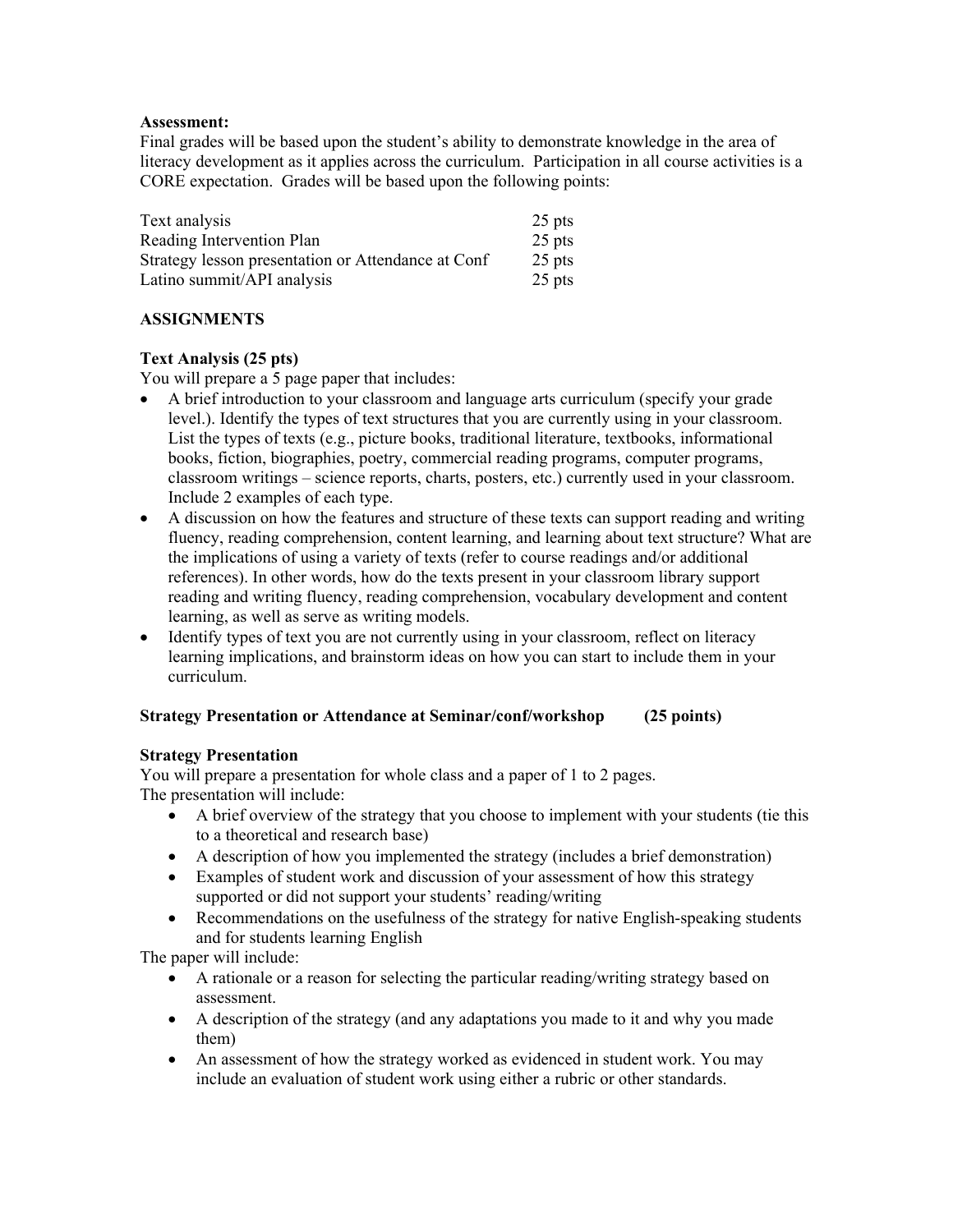### **Attend a Conference or Seminar**

Attend a conference, seminar or workshop outside of your district this semester and write a 2 to 3 page reflection on what you have learned that will help you in a leadership role. Reflect on strategies you can help teachers with or new ideas you can bring to the school, or a staff meeting topic you could engage in. Think about how you can help bring quality staff development to your school or your district.

### **Reading Intervention Study (25 points)**

You will prepare a 6 page paper about a reading intervention you will try with a small group of students needing help with their reading. The paper will include the following: The pretest:

• A description of the need the readers have that calls for a reading intervention and the basis for concluding that they have this need (formal or informal assessment data need to be included).

The intervention:

- A description of the intervention you will try with the small group
- An explanation of why you think it is an appropriate intervention
- A record of what you did and how the children responded

The post-test

• An explanation of to what extent (formal/informal assessment data need to be included), how (what was the positive, neutral, and/or negative results) and why this intervention did or did not work in the ways that were expected.

Reflection

• Write a one page reflection on the process and what you learned about assessments, pretests and post-tests, and specific interventions. What would you do differently next time? What was valuable about the experience? How can you use this experience to further your development as a reading specialist?

### **Evaluation of the Latino Summit/API Data (25 pts)**

As a reading specialist, you will often be asked to look at data and make judgments regarding the data and the implications of the results. For this assignment, work with two data sets, the Latino Summit data (SDCOE) and the API scores (CDE). Both of these data sets are available on line. Write a 2 to 3 page paper that answers the following questions:

- Download a copy of each data set and analyze the data for the strengths and challenges of the school and or district.
- Compare the information in each data set—do they match or are there discrepancies?
- Tell the story behind the data—what story is the data telling? What story is missing?
- What is the focus from the data?
- What other information would you need or want in order to be able to make recommendations for the program?